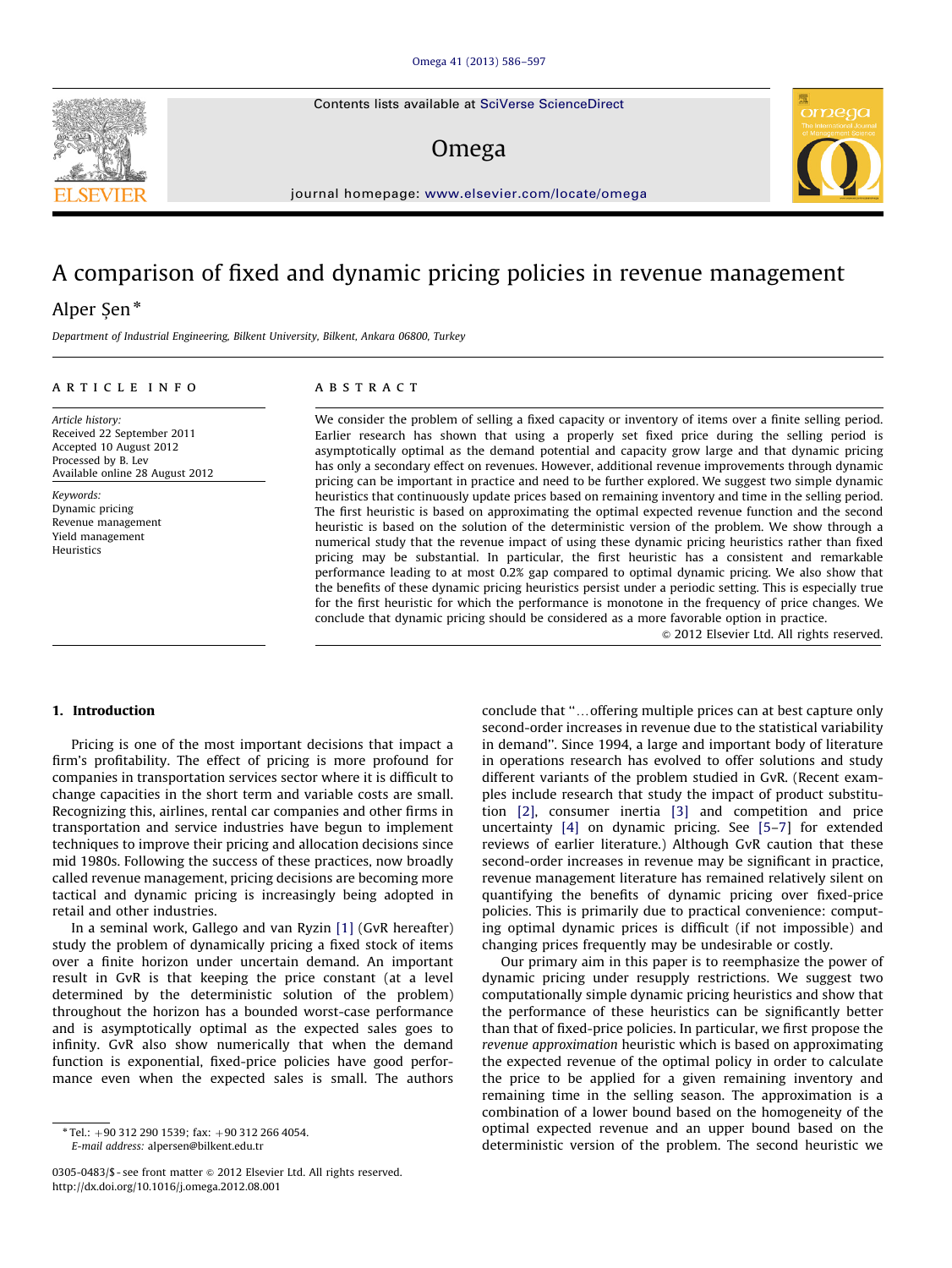suggest is the dynamic run-out rate heuristic which adaptively uses the solution of the deterministic version of the problem. We carry out an extensive numerical study which shows that the revenue gap between fixed-price and optimal dynamic pricing policies may be substantial and this gap worsens when the season length (or demand potential) increases. We show that the two heuristics that we propose close a significant portion of this gap and lead to near-optimal expected revenues. We also show that most of the benefits of dynamic pricing heuristics are sustained by changing the prices periodically rather than continuously. For the first heuristic, the performance is monotone in the number of periods used. Our analysis and results are confined to the benefits of dynamic pricing under ''normal'' statistical fluctuations in demand. The benefits of dynamic pricing will be more pronounced when the demand is non-homogeneous or when the demand function or distribution is not known in advance.

Among the relevant works in the literature, Gallego and van Ryzin [\[8\]](#page--1-0) extend their model to the multiple products case and demonstrate that two heuristics that are similarly based on the solution of the deterministic version of the problem are asymptotically optimal. Cooper [\[9\]](#page--1-0) proves asymptotical convergence results that are stronger than those in GvR and [\[8\].](#page--1-0) Cooper [\[9\]](#page--1-0) also presents an example where updating prices (more precisely, the allocations in Cooper's model) by resolving the deterministic problem throughout the horizon, a widely applied approach in practice, may perform worser than applying the static policy. Secomandi [\[10\]](#page--1-0) establishes the conditions under which resolving does not deteriorate the performance of heuristic pricing policies. Maglaras and Meissner [\[11\]](#page--1-0) show that resolving heuristics are also asymptotically optimal as starting inventory and expected sales both go to infinity and Cooper's example should not persist in problems with large demand potential. There is limited research on developing dynamic pricing heuristics and those that are suggested are usually based on deterministic formulations. The main contribution in this paper is to propose two new heuristics that are simple and computationally feasible. While dynamic run-out rate heuristic also uses the deterministic solution in feedback form, revenue approximation heuristic is based on approximating the revenue-to-go function using a homogeneity assumption.

The literature also does not provide enough guidance on nonasymptotic or average performance of heuristic policies and the factors that moderate their performance. In GvR, the authors use the exponential price sensitivity of demand and conduct a small numerical experiment to study the performance of the fixed-price policy against the optimal dynamic policy. It is shown that the revenue gap between the fixed-price and dynamic pricing policies is smaller than the theoretical bounds and gets smaller as starting inventory increases. However, Zhao and Zheng [\[12\]](#page--1-0) show that the revenue gap is more significant when the constant demand elasticity function is used rather than the exponential demand function. Zhao and Zheng [\[12\]](#page--1-0) also show that the revenue gap is rather insensitive to the elasticity of demand and there are diminishing marginal returns of dynamic pricing policies to the number of prices used. Maglaras and Meissner [\[11\]](#page--1-0) conduct a numerical study on the multiproduct pricing problem with a linear demand function. Their results show that the fixed-price policy's regret over the optimal dynamic policy can be substantial and resolving the deterministic problem periodically during the horizon can offer significant benefits. In [Section 3](#page--1-0), we provide the results of an extensive numerical experiment to study the performance of heuristic pricing policies. The results show that the regret of fixed-price policies can be important in practice and dynamic pricing heuristics can be used to generate near-optimal results.

The remainder of this paper is organized as follows. In Section 2, we propose the revenue approximation and dynamic run-out rate

#### Table 1

| The demand functions that are used in the analysis. |  |
|-----------------------------------------------------|--|
|-----------------------------------------------------|--|

|             | $\lambda(p)$ | $p(\lambda)$                                                                     | $r(\lambda)$                                              | $\lambda^*$                                     | $p^*$           |
|-------------|--------------|----------------------------------------------------------------------------------|-----------------------------------------------------------|-------------------------------------------------|-----------------|
| Exponential | $ae^{-p}$    | $\ln\left(\frac{a}{2}\right)$                                                    | $\lambda \ln\left(\frac{a}{1}\right)$                     | $\frac{a}{e}$                                   |                 |
| Linear      | $a-bp$       | $a-\lambda$                                                                      | $(a-\lambda)\lambda$                                      | $\frac{a}{2}$                                   | $\overline{2h}$ |
| Logit       | $a e^{-b p}$ | $\frac{ae^{-\nu p}}{1+e^{-bp}}$ $\frac{1}{b}\ln\left(\frac{a}{\lambda}-1\right)$ | $\frac{\lambda}{b} \ln\left(\frac{a}{\lambda} - 1\right)$ | $ae^{-W(1/e)-1}$<br>$\frac{1}{1+e^{-W(1/e)-1}}$ | $W(1/e)+1$      |

heuristics. In [Section 3](#page--1-0), we report the results of a detailed numerical study that quantifies the regrets of fixed-price and dynamic pricing heuristics over the optimal dynamic pricing policy. This section also analyzes the effect of periodic price changes on the performance of dynamic pricing heuristics. We conclude in [Section 4.](#page--1-0)

#### 2. Dynamic pricing heuristics

We first state our problem following the notation in GvR and provide some preliminary results. A given stock of n items is to be sold over a finite season of length t. The demand rate depends only on the current price p through a function  $\lambda(p)$ , whose inverse is  $p(\lambda)$ . The revenue rate, denoted by  $r(\lambda) = \lambda p(\lambda)$ , is assumed to satisfy  $\lim_{\lambda\to 0}r(\lambda)=0$ , and is continuous, bounded, concave and has a least maximizer denoted by  $\lambda^* = \min{\{\lambda : r(\lambda) = \max_{\lambda > 0} r(\lambda)\}}$ (the corresponding price is  $p^* = p(\lambda^*)$ ). There exists a null price denoted by  $p_{\infty}$  for which  $\lim_{p\to p_{\infty}} \lambda(p) = 0$ . The price is selected from a set of allowable prices  $P = \mathbb{R}_+ \cup p_{\infty}$ . The corresponding set of allowable rates is denoted by  $\Lambda = {\lambda(p) : p \in \mathcal{P}}$ .

For the numerical examples and experiments in this paper, we use three different functions to model the price–demand relationship: exponential, linear and logit demand functions. These are some of the most commonly used demand functions in theory and practice  $[7,13]$  $[7,13]$  and are given in Table  $1<sup>1</sup>$ 

The demand is stochastic and modeled as a Poisson Process. The firm controls the intensity at every instant by using a price in  $P$ . The problem is to determine the pricing policy that maximizes the total expected revenue over the season denoted by  $J^*(n,t)$ .

For a given remaining time  $s$  and inventory  $x$  in the season, GvR show that the optimal expected revenue-to-go (and the corresponding optimal price at that instant) can be found by solving the following system of differential

$$
\frac{\partial J^*(x,s)}{\partial s} = \sup_{\lambda} \{r(\lambda) - \lambda (J^*(x,s) - J^*(x-1,s))\}, \quad \text{for all } x = 1, 2, \dots, n,
$$
\n(1)

with boundary conditions  $J^*(x,0) = 0$  for all  $x = 1,2,...,n$  and  $J^*(0,s) = 0$  for all  $s \leq t$ . GvR also prove the existence of a unique solution to (1) along with monotonicity of the optimal expected revenue (and corresponding demand rates and prices) with respect to remaining inventory and remaining time in the season.

GvR state that obtaining a solution to  $(1)$  is quite difficult – if not impossible – for arbitrary demand functions. In addition, implementing a pricing policy that would change the price continuously over time may be difficult in practice. Therefore, they suggest the use of a heuristic pricing policy in which the price is constant for the entire season. The fixed-price (FP) heuristic that they develop uses the solution of the deterministic version of the problem and sets the price at  $\overline{p} = p(\overline{\lambda}) = p(\min{\{\lambda^0, \lambda^*\}})$ , where  $\lambda^0 = n/t$  is the runout rate and  $\lambda^*$  is the revenue maximizing rate. One can improve

 $W(.)$  denotes the principal branch of the Lambert W function, which is the inverse of the function  $f(w) = we^w$ . The numeric value of  $W(1/e)$  is approximately 0.27846.